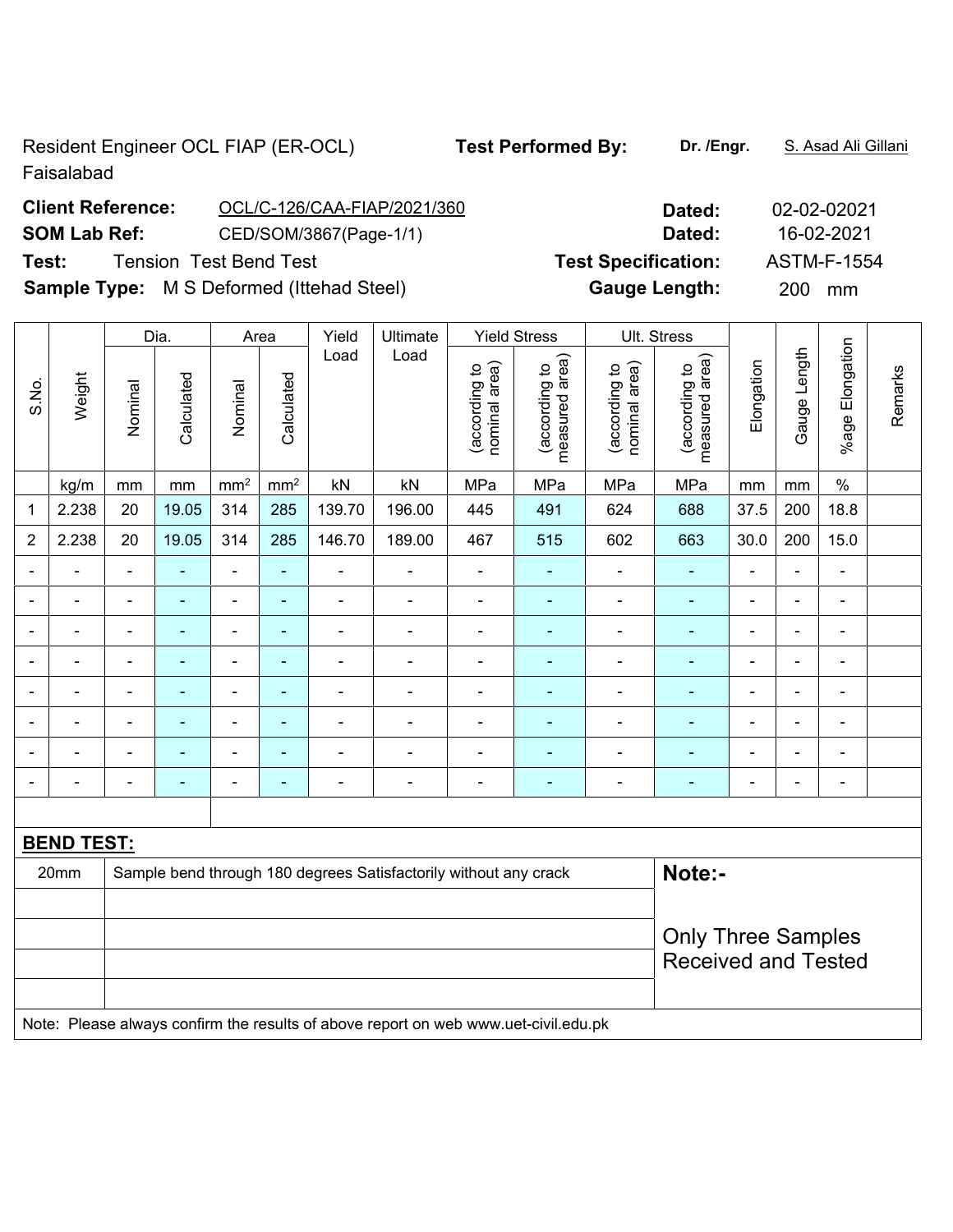Lt. Col. ® Muhammad Ibrahim **Test Performed By:** Dr. /Engr. **S. Asad Ali Gillani** 

Estate Engineer, Sundar Industrial Estate, Lahore

| <b>Client Reference:</b><br>15-02-2021<br>Dated: | BOM/SIE/BCD/6227 |                                                   | <b>SOM Lab</b><br>Ref:<br>Dated:  | 3856(Page-<br>1/1)<br>16-02-2021 |
|--------------------------------------------------|------------------|---------------------------------------------------|-----------------------------------|----------------------------------|
| Tension Test<br>Test:<br><b>Gauge Length:</b>    | inch             | <b>Test Specification:</b><br><b>Sample Type:</b> | <b>ASTM-A-615</b><br>Deformed Bar |                                  |

|                | Dia.<br>Area      |                |                        |                          | Yield           | Ultimate       |                                                                                                  | <b>Yield Stress</b>            |                                             | Ult. Stress                    |                                 |                          |                |                         |         |
|----------------|-------------------|----------------|------------------------|--------------------------|-----------------|----------------|--------------------------------------------------------------------------------------------------|--------------------------------|---------------------------------------------|--------------------------------|---------------------------------|--------------------------|----------------|-------------------------|---------|
| S.No.          | Weight            | Nominal        | Calculated             | Nominal                  | Calculated      | Load           | Load                                                                                             | nominal area)<br>(according to | (according to<br>measured area)<br>measured | nominal area)<br>(according to | (according to<br>measured area) | Elongation               | Gauge Length   | Elongation<br>$%$ age l | Remarks |
|                | Ib/ft             | #              | in                     | in <sup>2</sup>          | in <sup>2</sup> | Tons           | Tons                                                                                             | psi                            | psi                                         | psi                            | psi                             | in                       | in             | $\frac{0}{0}$           |         |
| 1              | 2.695             | 8              | 1.004                  | 0.79                     | 0.792           | 31.86          | 38.94                                                                                            | 88930                          | 88710                                       | 108710                         | 108440                          | 1.00                     | 8.0            | 12.5                    |         |
| $\overline{2}$ | 2.713             | 8              | 1.007                  | 0.79                     | 0.797           | 31.24          | 38.69                                                                                            | 87230                          | 86460                                       | 108000                         | 107050                          | 1.20                     | 8.0            | 15.0                    |         |
| 3              | 1.458             | 6              | 0.738                  | 0.44                     | 0.428           | 14.34          | 18.86                                                                                            | 71890                          | 73910                                       | 94530                          | 97180                           | 1.40                     | 8.0            | 17.5                    |         |
| 4              | 1.451             | 6              | 0.736                  | 0.44                     | 0.426           | 14.17          | 18.45                                                                                            | 71020                          | 73360                                       | 92480                          | 95520                           | 1.10                     | 8.0            | 13.8                    |         |
| 5              | 0.670             | $\overline{4}$ | 0.501                  | 0.20                     | 0.197           | 6.24           | 9.25                                                                                             | 68800                          | 69840                                       | 101960                         | 103510                          | 1.00                     | 8.0            | 12.5                    |         |
| 6              | 0.667             | $\overline{4}$ | 0.500                  | 0.20                     | 0.196           | 6.19           | 9.25                                                                                             | 68230                          | 69630                                       | 101960                         | 104040                          | 1.20                     | 8.0            | 15.0                    |         |
|                |                   | $\blacksquare$ | $\blacksquare$         | ÷,                       |                 | $\blacksquare$ | ÷,                                                                                               |                                |                                             | $\blacksquare$                 | ÷                               | $\frac{1}{2}$            | $\blacksquare$ | $\blacksquare$          |         |
|                |                   | $\blacksquare$ | ä,                     | $\blacksquare$           |                 | ÷              | ä,                                                                                               | $\blacksquare$                 |                                             | $\blacksquare$                 | ۰                               |                          |                | $\blacksquare$          |         |
|                |                   |                |                        |                          |                 |                |                                                                                                  |                                |                                             |                                |                                 |                          |                |                         |         |
|                |                   |                | $\blacksquare$         | $\overline{\phantom{0}}$ |                 | ۰              | -                                                                                                | $\overline{\phantom{0}}$       |                                             | $\overline{a}$                 | ٠                               | $\overline{\phantom{0}}$ |                | $\overline{a}$          |         |
|                |                   |                |                        |                          |                 |                |                                                                                                  |                                |                                             |                                |                                 |                          |                |                         |         |
|                | <b>BEND TEST:</b> |                |                        |                          |                 |                |                                                                                                  |                                |                                             |                                |                                 |                          |                |                         |         |
|                |                   |                | No Bend test performed |                          |                 |                |                                                                                                  |                                | Note:-                                      |                                |                                 |                          |                |                         |         |
|                |                   |                |                        |                          |                 |                |                                                                                                  |                                |                                             |                                |                                 |                          |                |                         |         |
|                |                   |                |                        |                          |                 |                |                                                                                                  |                                |                                             |                                | <b>Only Nine Samples</b>        |                          |                |                         |         |
|                |                   |                |                        |                          |                 |                |                                                                                                  |                                |                                             |                                | <b>Received and Tested</b>      |                          |                |                         |         |
|                |                   |                |                        |                          |                 |                |                                                                                                  |                                |                                             |                                |                                 |                          |                |                         |         |
|                |                   |                |                        |                          |                 |                | Mater. Discuss allows a confirmation measure of also concentrate contracts over the field with a |                                |                                             |                                |                                 |                          |                |                         |         |

Note: Please always confirm the results of above report on web www.uet-civil.edu.pk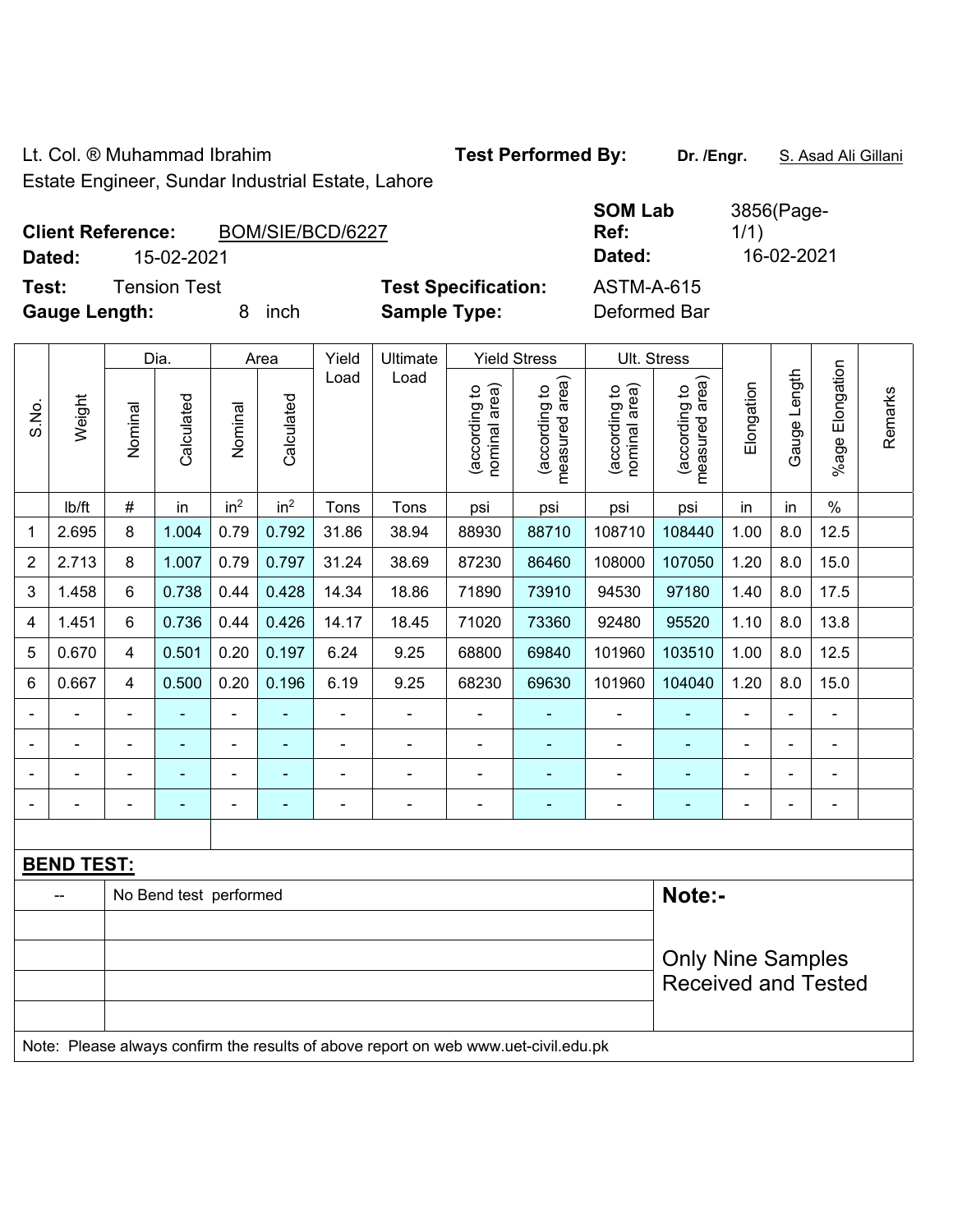Ali Steel Industry **Test Performed By:** Dr. /Engr. **S. Asad Ali Gillani** Ali Gillani

Industral Zone, Moman Pura Road Lahore

| <b>Client Reference:</b><br>nil |      |                            | <b>SOM Lab</b><br>Ref: | 3857(Page-<br>1/1) |
|---------------------------------|------|----------------------------|------------------------|--------------------|
| 16-02-2021<br>Dated:            |      |                            | Dated:                 | 16-02-2021         |
| Test:<br>Tension Test           |      | <b>Test Specification:</b> | <b>ASTM-A-615</b>      |                    |
| <b>Guage Length:</b>            | inch | <b>Sample Type:</b>        | Deformed Bar           |                    |

|                          |                   |                          | Dia.                     |                              | Area                     | Yield          | Ultimate                                                                            |                                | <b>Yield Stress</b>             |                                | Ult. Stress                     |                          |                |                       |         |
|--------------------------|-------------------|--------------------------|--------------------------|------------------------------|--------------------------|----------------|-------------------------------------------------------------------------------------|--------------------------------|---------------------------------|--------------------------------|---------------------------------|--------------------------|----------------|-----------------------|---------|
| S.No.                    | Weight            | Nominal                  | Calculated               | Nominal                      | Calculated               | Load           | Load                                                                                | nominal area)<br>(according to | (according to<br>measured area) | nominal area)<br>(according to | (according to<br>measured area) | Elongation               | Gauge Length   | Elongation<br>$%$ age | Remarks |
|                          | lb/ft             | $\#$                     | in                       | in <sup>2</sup>              | in <sup>2</sup>          | Tons           | Tons                                                                                | psi                            | psi                             | psi                            | psi                             | in                       | in             | $\%$                  |         |
| 1                        | 0.674             | $\overline{4}$           | 0.502                    | 0.20                         | 0.198                    | 7.31           | 8.97                                                                                | 80600                          | 81410                           | 98920                          | 99920                           | 1.00                     | 8.0            | 12.5                  |         |
|                          |                   |                          | $\overline{a}$           | $\qquad \qquad \blacksquare$ | ä,                       | ÷              | $\blacksquare$                                                                      | $\overline{\phantom{a}}$       | $\blacksquare$                  | ÷                              | ÷                               | $\blacksquare$           | $\blacksquare$ | $\blacksquare$        |         |
| $\overline{a}$           | ä,                | $\blacksquare$           | ä,                       | $\overline{\phantom{0}}$     | $\blacksquare$           | ÷              | $\blacksquare$                                                                      | $\blacksquare$                 | ÷                               | $\blacksquare$                 | $\blacksquare$                  | ÷,                       | $\blacksquare$ | $\blacksquare$        |         |
| $\blacksquare$           | $\blacksquare$    | $\blacksquare$           | ۰                        | $\qquad \qquad \blacksquare$ | $\overline{\phantom{0}}$ | ÷              | $\blacksquare$                                                                      | $\frac{1}{2}$                  | ۰                               | $\overline{\phantom{a}}$       | $\blacksquare$                  | $\overline{\phantom{a}}$ | $\blacksquare$ | $\blacksquare$        |         |
| $\overline{\phantom{a}}$ | $\blacksquare$    | $\blacksquare$           | $\blacksquare$           | ÷,                           | $\blacksquare$           | ä,             | $\blacksquare$                                                                      | $\blacksquare$                 | $\blacksquare$                  | $\overline{\phantom{a}}$       | $\blacksquare$                  | $\blacksquare$           | $\blacksquare$ | $\blacksquare$        |         |
| $\blacksquare$           | $\blacksquare$    | $\overline{\phantom{a}}$ | ÷,                       | $\overline{\phantom{a}}$     | ۰                        | ä,             | $\blacksquare$                                                                      | $\overline{\phantom{a}}$       | $\blacksquare$                  | $\blacksquare$                 | $\blacksquare$                  | L,                       | $\blacksquare$ | -                     |         |
|                          |                   |                          | ۰                        | ä,                           |                          |                | $\blacksquare$                                                                      | $\blacksquare$                 | $\overline{\phantom{0}}$        | $\overline{\phantom{0}}$       | $\blacksquare$                  | $\blacksquare$           |                | $\blacksquare$        |         |
|                          |                   |                          | $\blacksquare$           | $\blacksquare$               |                          |                | $\blacksquare$                                                                      | $\blacksquare$                 |                                 | $\overline{\phantom{0}}$       |                                 | Ē,                       | $\blacksquare$ | $\blacksquare$        |         |
| $\blacksquare$           | ÷                 | $\blacksquare$           | ÷                        | $\qquad \qquad \blacksquare$ | ۰                        | $\blacksquare$ | $\blacksquare$                                                                      | $\overline{\phantom{a}}$       | ٠                               | $\blacksquare$                 | $\blacksquare$                  | Ē,                       | $\blacksquare$ | $\blacksquare$        |         |
| $\blacksquare$           |                   | $\blacksquare$           | $\overline{\phantom{0}}$ | $\overline{\phantom{0}}$     | $\blacksquare$           | ÷              | $\overline{\phantom{a}}$                                                            | $\frac{1}{2}$                  | $\blacksquare$                  | $\blacksquare$                 | ٠                               | $\blacksquare$           | $\blacksquare$ | $\blacksquare$        |         |
|                          |                   |                          |                          |                              |                          |                |                                                                                     |                                |                                 |                                |                                 |                          |                |                       |         |
|                          | <b>BEND TEST:</b> |                          |                          |                              |                          |                |                                                                                     |                                |                                 |                                |                                 |                          |                |                       |         |
|                          | --                |                          | No Bend test performed   |                              |                          |                |                                                                                     |                                |                                 |                                | Note:-                          |                          |                |                       |         |
|                          |                   |                          |                          |                              |                          |                |                                                                                     |                                |                                 |                                |                                 |                          |                |                       |         |
|                          |                   |                          |                          |                              |                          |                |                                                                                     |                                |                                 |                                | Only One Sample                 |                          |                |                       |         |
|                          |                   |                          |                          |                              |                          |                |                                                                                     |                                |                                 |                                | <b>Received and Tested</b>      |                          |                |                       |         |
|                          |                   |                          |                          |                              |                          |                |                                                                                     |                                |                                 |                                |                                 |                          |                |                       |         |
|                          |                   |                          |                          |                              |                          |                | Note: Please always confirm the results of above report on web www.uet-civil.edu.pk |                                |                                 |                                |                                 |                          |                |                       |         |

3857(Page-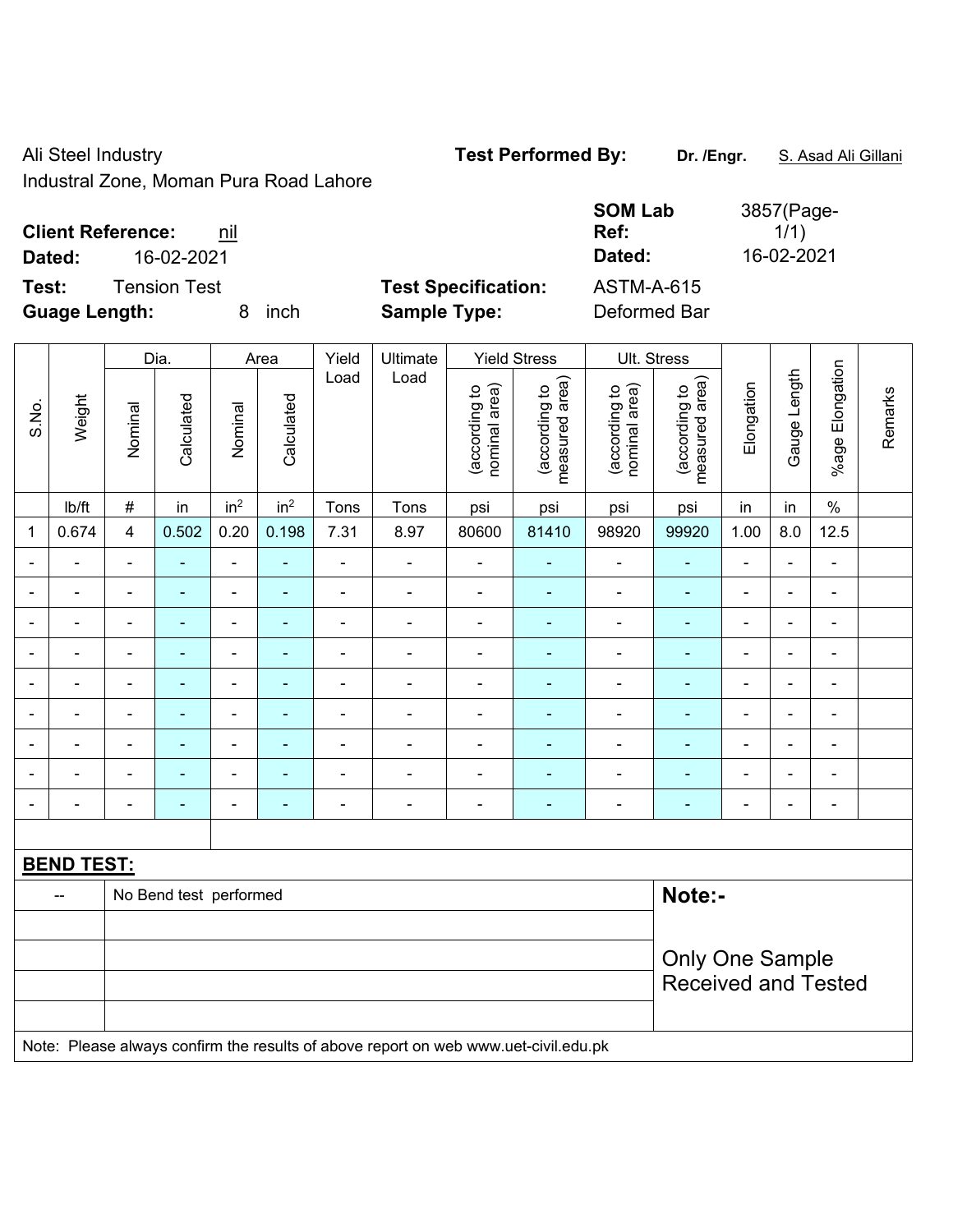Safdar Hussain **Test Performed By:** Dr. /Engr. **S. Asad Ali Gillani** Safdar Hussain

Resident Engineer, ACE,Danish School Mankera Residency

| <b>Client Reference:</b> |            | ACE/RE-PDS/MNK/BHK/21/377 |                            | Ref:         | 000011990<br>1/1) |
|--------------------------|------------|---------------------------|----------------------------|--------------|-------------------|
| Dated:                   | 06-02-2021 |                           |                            | Dated:       | 16-02-2021        |
| Test:                    |            | Tension Test & Bend Test  | <b>Test Specification:</b> | ASTM-A-615   |                   |
| <b>Gauge Length:</b>     |            | inch                      | <b>Sample Type:</b>        | Deformed Bar |                   |

**SOM Lab Ref:**  3858(Page-1/1)

|                |                   |                | Dia.           |                 | Area            | Yield                                                            | Ultimate                                                                            |                                | <b>Yield Stress</b>             |                                | Ult. Stress                                 |                |                |                          |         |
|----------------|-------------------|----------------|----------------|-----------------|-----------------|------------------------------------------------------------------|-------------------------------------------------------------------------------------|--------------------------------|---------------------------------|--------------------------------|---------------------------------------------|----------------|----------------|--------------------------|---------|
| S.No.          | Weight            | Nominal        | Calculated     | Nominal         | Calculated      | Load                                                             | Load                                                                                | nominal area)<br>(according to | measured area)<br>(according to | nominal area)<br>(according to | (according to<br>measured area)<br>measured | Elongation     | Gauge Length   | Elongation<br>$%$ age    | Remarks |
|                | lb/ft             | #              | in             | in <sup>2</sup> | in <sup>2</sup> | Tons                                                             | Tons                                                                                | psi                            | psi                             | psi                            | psi                                         | in             | in             | $\%$                     |         |
| 1              | 1.453             | 6              | 0.737          | 0.44            | 0.427           | 16.82                                                            | 20.76                                                                               | 84310                          | 86870                           | 104080                         | 107250                                      | 1.20           | 8.0            | 15.0                     |         |
| $\overline{2}$ | 1.468             | 6              | 0.741          | 0.44            | 0.431           | 17.02                                                            | 20.82                                                                               | 85330                          | 87110                           | 104340                         | 106520                                      | 1.10           | 8.0            | 13.8                     |         |
| 3              | 1.015             | 5              | 0.616          | 0.31            | 0.298           | 12.39                                                            | 15.85                                                                               | 88120                          | 91660                           | 112770                         | 117310                                      | 1.00           | 8.0            | 12.5                     |         |
| 4              | 1.072             | 5              | 0.633          | 0.31            | 0.315           | 12.10                                                            | 15.82                                                                               | 86090                          | 84720                           | 112550                         | 110770                                      | 1.20           | 8.0            | 15.0                     |         |
| 5              | 0.663             | 4              | 0.498          | 0.20            | 0.195           | 7.31                                                             | 8.87                                                                                | 80600                          | 82670                           | 97800                          | 100300                                      | 1.10           | 8.0            | 13.8                     |         |
| 6              | 0.658             | 4              | 0.496          | 0.20            | 0.193           | 7.10                                                             | 8.72                                                                                | 78350                          | 81190                           | 96110                          | 99600                                       | 1.00           | 8.0            | 12.5                     |         |
|                | $\blacksquare$    | $\blacksquare$ |                | $\blacksquare$  | ٠               | $\blacksquare$                                                   | ÷                                                                                   | $\blacksquare$                 | $\blacksquare$                  | $\blacksquare$                 |                                             | $\blacksquare$ | $\blacksquare$ |                          |         |
| $\blacksquare$ | $\blacksquare$    | $\blacksquare$ | $\blacksquare$ | ÷               | $\blacksquare$  | $\blacksquare$                                                   | ÷                                                                                   | ä,                             | ٠                               | $\blacksquare$                 | $\blacksquare$                              | $\blacksquare$ | $\blacksquare$ | $\blacksquare$           |         |
|                |                   |                |                |                 |                 |                                                                  | ۰                                                                                   | $\overline{a}$                 |                                 | $\overline{\phantom{a}}$       | ٠                                           | $\blacksquare$ |                | $\overline{\phantom{a}}$ |         |
|                | ä,                | ä,             |                | ÷               |                 | $\blacksquare$                                                   | Ē,                                                                                  | $\blacksquare$                 |                                 | ÷,                             | $\blacksquare$                              | $\blacksquare$ |                | ÷,                       |         |
|                |                   |                |                |                 |                 |                                                                  |                                                                                     |                                |                                 |                                |                                             |                |                |                          |         |
|                | <b>BEND TEST:</b> |                |                |                 |                 |                                                                  |                                                                                     |                                |                                 |                                |                                             |                |                |                          |         |
|                | #6                |                |                |                 |                 |                                                                  | Sample bend through 180 degrees Satisfactorily without any crack                    |                                |                                 |                                | Note:-                                      |                |                |                          |         |
|                | #5                |                |                |                 |                 | Sample bend through 180 degrees Satisfactorily without any crack |                                                                                     |                                |                                 |                                |                                             |                |                |                          |         |
|                | #4                |                |                |                 |                 |                                                                  | Sample bend through 180 degrees Satisfactorily without any crack                    |                                |                                 | <b>Only Nine Samples</b>       |                                             |                |                |                          |         |
|                |                   |                |                |                 |                 |                                                                  |                                                                                     |                                |                                 |                                | <b>Received and Tested</b>                  |                |                |                          |         |
|                |                   |                |                |                 |                 |                                                                  |                                                                                     |                                |                                 |                                |                                             |                |                |                          |         |
|                |                   |                |                |                 |                 |                                                                  | Note: Please always confirm the results of above report on web www.uet-civil.edu.pk |                                |                                 |                                |                                             |                |                |                          |         |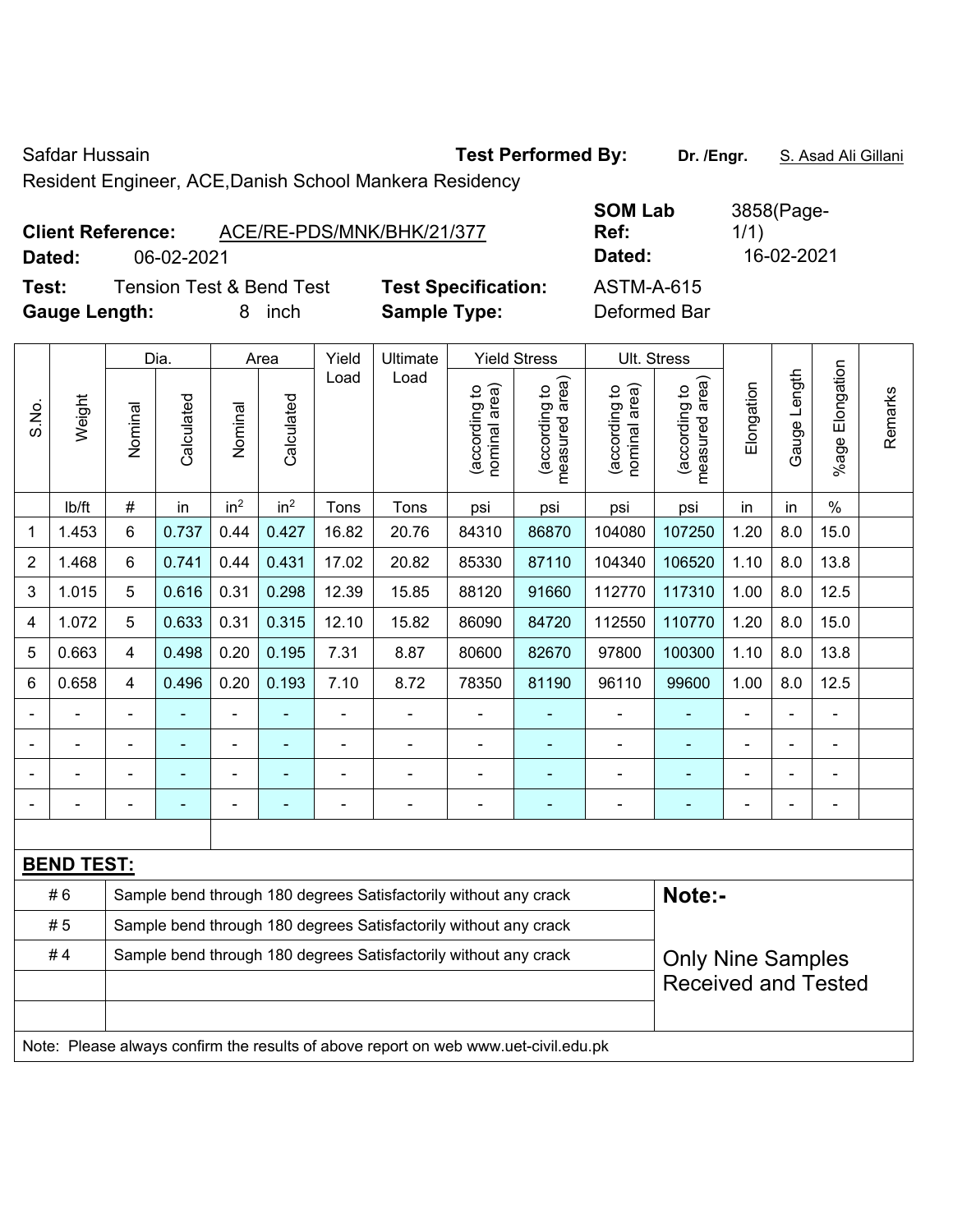Adil Jamal **Test Performed By:** Dr. /Engr. **S. Asad Ali Gillani** Adil Jamal

Project Manager, MA Engg. Services, Lahore(Project: Commercial Plaza at Al Rehman Garden Lahore)

| <b>Client Reference:</b> |            | MA/UETL/010              |                            | <b>SUM LAD</b><br>Ref: | 3839 (Page-<br>1/1) |
|--------------------------|------------|--------------------------|----------------------------|------------------------|---------------------|
| Dated:                   | 15-02-2021 |                          |                            | Dated:                 | 16-02-2021          |
| Test:                    |            | Tension Test & Bend Test | <b>Test Specification:</b> | ASTM-A-615             |                     |
| <b>Gauge Length:</b>     |            | <i>inch</i>              | <b>Sample Type:</b>        | Deformed Bar           |                     |

|                |                   |                | Dia.           |                 | Area            | Yield                                                            | <b>Ultimate</b>                                                  |                                | <b>Yield Stress</b>             |                                | Ult. Stress                     |                |                          |                          |         |
|----------------|-------------------|----------------|----------------|-----------------|-----------------|------------------------------------------------------------------|------------------------------------------------------------------|--------------------------------|---------------------------------|--------------------------------|---------------------------------|----------------|--------------------------|--------------------------|---------|
| S.No.          | Weight            | Nominal        | Calculated     | Nominal         | Calculated      | Load                                                             | Load                                                             | nominal area)<br>(according to | measured area)<br>(according to | nominal area)<br>(according to | measured area)<br>(according to | Elongation     | Gauge Length             | Elongation<br>$%$ age    | Remarks |
|                | Ib/ft             | $\#$           | in             | in <sup>2</sup> | in <sup>2</sup> | Tons                                                             | Tons                                                             | psi                            | psi                             | psi                            | psi                             | in             | in                       | $\%$                     |         |
| 1              | 2.652             | 8              | 0.996          | 0.79            | 0.779           | 26.71                                                            | 35.14                                                            | 74560                          | 75610                           | 98100                          | 99480                           | 1.10           | 8.0                      | 13.8                     |         |
| 2              | 2.635             | 8              | 0.993          | 0.79            | 0.774           | 26.50                                                            | 33.94                                                            | 73990                          | 75520                           | 94770                          | 96730                           | 1.20           | 8.0                      | 15.0                     |         |
| 3              | 0.688             | 4              | 0.507          | 0.20            | 0.202           | 6.22                                                             | 8.82                                                             | 68570                          | 67890                           | 97230                          | 96270                           | 1.40           | 8.0                      | 17.5                     |         |
| 4              | 0.684             | 4              | 0.506          | 0.20            | 0.201           | 6.57                                                             | 8.87                                                             | 72510                          | 72150                           | 97800                          | 97310                           | 1.30           | 8.0                      | 16.3                     |         |
|                |                   | $\blacksquare$ |                | $\blacksquare$  | ä,              | $\blacksquare$                                                   |                                                                  |                                |                                 |                                |                                 |                | $\blacksquare$           | $\blacksquare$           |         |
| $\blacksquare$ |                   | $\blacksquare$ | ۰              | $\blacksquare$  | $\blacksquare$  | $\blacksquare$                                                   | $\blacksquare$                                                   | $\blacksquare$                 | $\blacksquare$                  | $\blacksquare$                 | $\blacksquare$                  | $\blacksquare$ | $\blacksquare$           | $\blacksquare$           |         |
|                |                   | $\blacksquare$ | ä,             | $\blacksquare$  | ä,              | $\blacksquare$                                                   | $\blacksquare$                                                   | ä,                             | $\blacksquare$                  | $\blacksquare$                 | $\blacksquare$                  | $\blacksquare$ | $\blacksquare$           | $\blacksquare$           |         |
|                |                   | $\blacksquare$ | $\blacksquare$ | $\blacksquare$  | ä,              | $\blacksquare$                                                   | $\blacksquare$                                                   | ٠                              |                                 | $\overline{\phantom{0}}$       |                                 |                |                          | $\blacksquare$           |         |
|                |                   |                | $\blacksquare$ | $\blacksquare$  | ä,              |                                                                  |                                                                  | $\blacksquare$                 |                                 |                                |                                 |                | $\overline{\phantom{0}}$ | $\overline{a}$           |         |
| $\blacksquare$ |                   | $\blacksquare$ | ۰              | $\blacksquare$  | ٠               | $\blacksquare$                                                   | $\blacksquare$                                                   | ÷,                             | $\blacksquare$                  | $\overline{\phantom{0}}$       | $\blacksquare$                  | $\blacksquare$ | ÷,                       | $\overline{\phantom{a}}$ |         |
|                |                   |                |                |                 |                 |                                                                  |                                                                  |                                |                                 |                                |                                 |                |                          |                          |         |
|                | <b>BEND TEST:</b> |                |                |                 |                 |                                                                  |                                                                  |                                |                                 |                                |                                 |                |                          |                          |         |
|                | # 8               |                |                |                 |                 | Sample bend through 180 degrees Satisfactorily without any crack |                                                                  | Note:-                         |                                 |                                |                                 |                |                          |                          |         |
|                | #4                |                |                |                 |                 |                                                                  | Sample bend through 180 degrees Satisfactorily without any crack |                                |                                 |                                |                                 |                |                          |                          |         |
|                |                   |                |                |                 |                 |                                                                  |                                                                  |                                |                                 |                                | <b>Only Six Samples</b>         |                |                          |                          |         |
|                |                   |                |                |                 |                 |                                                                  |                                                                  |                                |                                 |                                | <b>Received and Tested</b>      |                |                          |                          |         |
|                |                   |                |                |                 |                 |                                                                  |                                                                  |                                |                                 |                                |                                 |                |                          |                          |         |

**SOM Lab**  3859 (Page-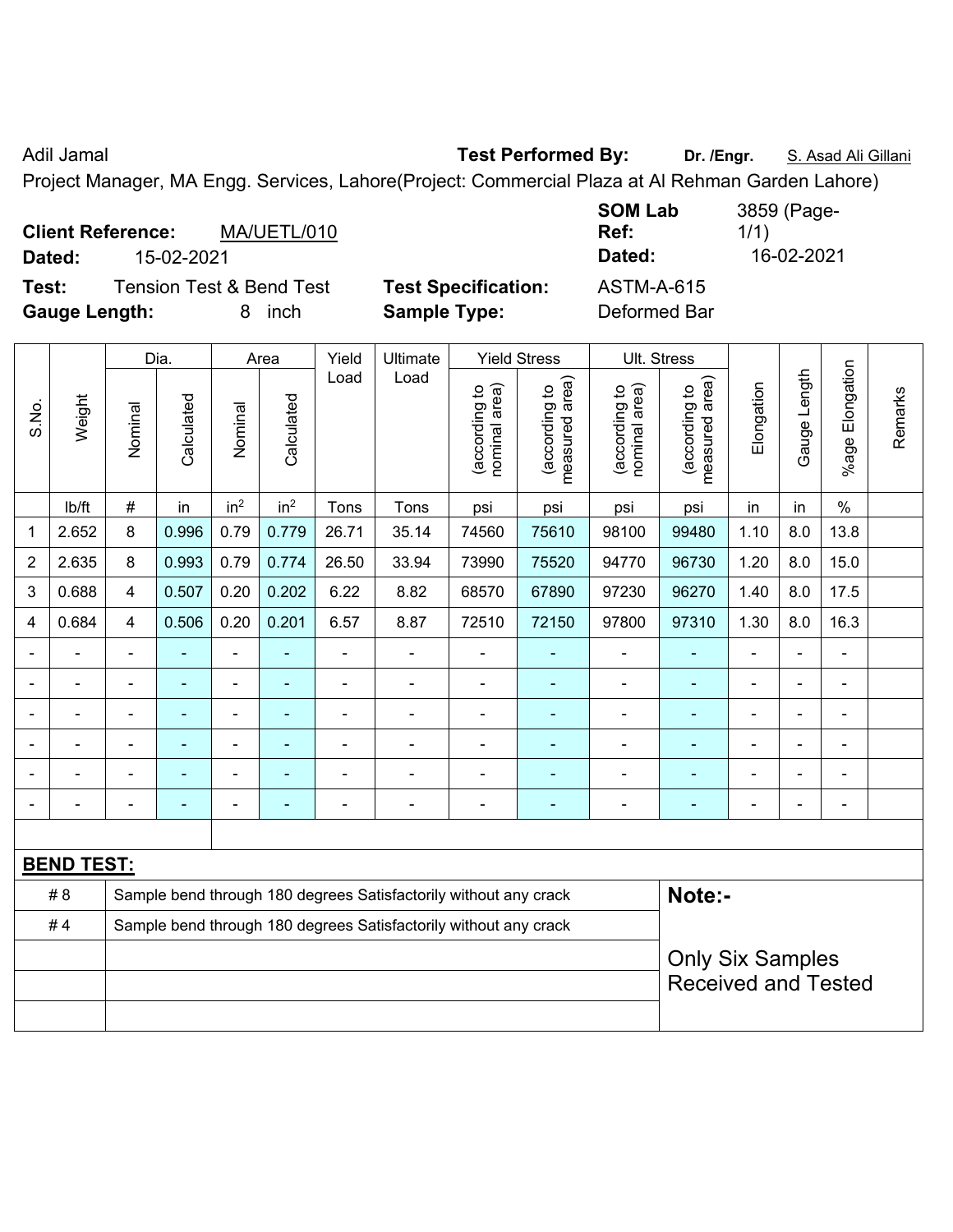Muhammad Shahbaz **Test Performed By:** Dr. /Engr. **S. Asad Ali Gillani** Imperium Hospitality (Pvt) Ltd. Lahore

| <b>SOM Lab</b><br>Ref: | 3860(Page-<br>1/1) |
|------------------------|--------------------|
| Dated:                 | 16-02-2021         |
| <b>ASTM-A-615</b>      |                    |

**Client Reference:** IHPL/Steel/057 **Dated:** 15-02-2021 **Dated:** 16-02-2021

**Test:** Tension Test & Bend Test Test Specification: **Gauge Length:** 8 inch **Sample Type:** Deformed Bar

|                |                   |                          | Dia.       |                          | Area            | Yield                    | Ultimate                                                         |                                | <b>Yield Stress</b>                         | Ult. Stress                    |                                                        |                |                |                       |         |
|----------------|-------------------|--------------------------|------------|--------------------------|-----------------|--------------------------|------------------------------------------------------------------|--------------------------------|---------------------------------------------|--------------------------------|--------------------------------------------------------|----------------|----------------|-----------------------|---------|
| S.No.          | Weight            | Nominal                  | Calculated | Nominal                  | Calculated      | Load                     | Load                                                             | nominal area)<br>(according to | (according to<br>neasured area)<br>measured | nominal area)<br>(according to | measured area)<br>(according to                        | Elongation     | Gauge Length   | Elongation<br>$%$ age | Remarks |
|                | Ib/ft             | $\#$                     | in         | in <sup>2</sup>          | in <sup>2</sup> | Tons                     | Tons                                                             | psi                            | psi                                         | psi                            | psi                                                    | in             | in             | $\%$                  |         |
| 1              | 2.604             | 8                        | 0.987      | 0.79                     | 0.765           | 22.24                    | 32.69                                                            | 62100                          | 64130                                       | 91270                          | 94250                                                  | 1.30           | 8.0            | 16.3                  |         |
| $\overline{2}$ | 2.665             | 8                        | 0.998      | 0.79                     | 0.783           | 22.75                    | 35.32                                                            | 63520                          | 64090                                       | 98610                          | 99490                                                  | 1.50           | 8.0            | 18.8                  |         |
| 3              | 2.642             | 8                        | 0.994      | 0.79                     | 0.776           | 22.56                    | 33.10                                                            | 62980                          | 64120                                       | 92400                          | 94070                                                  | 1.60           | 8.0            | 20.0                  |         |
| $\blacksquare$ |                   | $\blacksquare$           | ä,         | $\blacksquare$           | ÷               | Ē,                       | $\blacksquare$                                                   |                                |                                             | $\blacksquare$                 | $\blacksquare$                                         | $\blacksquare$ |                | $\frac{1}{2}$         |         |
|                |                   |                          |            | $\overline{\phantom{0}}$ |                 |                          |                                                                  |                                |                                             | $\blacksquare$                 | $\blacksquare$                                         |                |                | $\blacksquare$        |         |
|                |                   | $\blacksquare$           |            | ۳                        |                 |                          | $\blacksquare$                                                   |                                |                                             | ۰                              | $\blacksquare$                                         |                |                | $\blacksquare$        |         |
|                |                   |                          | ۰          | $\blacksquare$           | ۰               | $\overline{\phantom{0}}$ | $\blacksquare$                                                   | $\blacksquare$                 | $\blacksquare$                              | ۰                              | ۰                                                      | $\blacksquare$ | $\blacksquare$ | $\blacksquare$        |         |
|                |                   | ä,                       |            | $\blacksquare$           |                 |                          |                                                                  |                                |                                             | $\blacksquare$                 | $\blacksquare$                                         | $\blacksquare$ |                | ä,                    |         |
|                |                   |                          |            |                          |                 |                          |                                                                  |                                |                                             | $\overline{a}$                 |                                                        |                |                | ÷                     |         |
|                |                   | $\overline{\phantom{0}}$ |            | $\blacksquare$           | $\blacksquare$  |                          | $\blacksquare$                                                   | $\blacksquare$                 | ÷                                           | ۰                              | $\blacksquare$                                         | $\blacksquare$ |                | ÷                     |         |
|                |                   |                          |            |                          |                 |                          |                                                                  |                                |                                             |                                |                                                        |                |                |                       |         |
|                | <b>BEND TEST:</b> |                          |            |                          |                 |                          |                                                                  |                                |                                             |                                |                                                        |                |                |                       |         |
|                | # 8               |                          |            |                          |                 |                          | Sample bend through 180 degrees Satisfactorily without any crack |                                |                                             |                                | Note:-                                                 |                |                |                       |         |
|                | # 8               |                          |            |                          |                 |                          | Sample bend through 180 degrees Satisfactorily without any crack |                                |                                             |                                |                                                        |                |                |                       |         |
|                |                   |                          |            |                          |                 |                          |                                                                  |                                |                                             |                                | <b>Only Five Samples</b><br><b>Received and Tested</b> |                |                |                       |         |
|                |                   |                          |            |                          |                 |                          |                                                                  |                                |                                             |                                |                                                        |                |                |                       |         |

Note: Please always confirm the results of above report on web www.uet-civil.edu.pk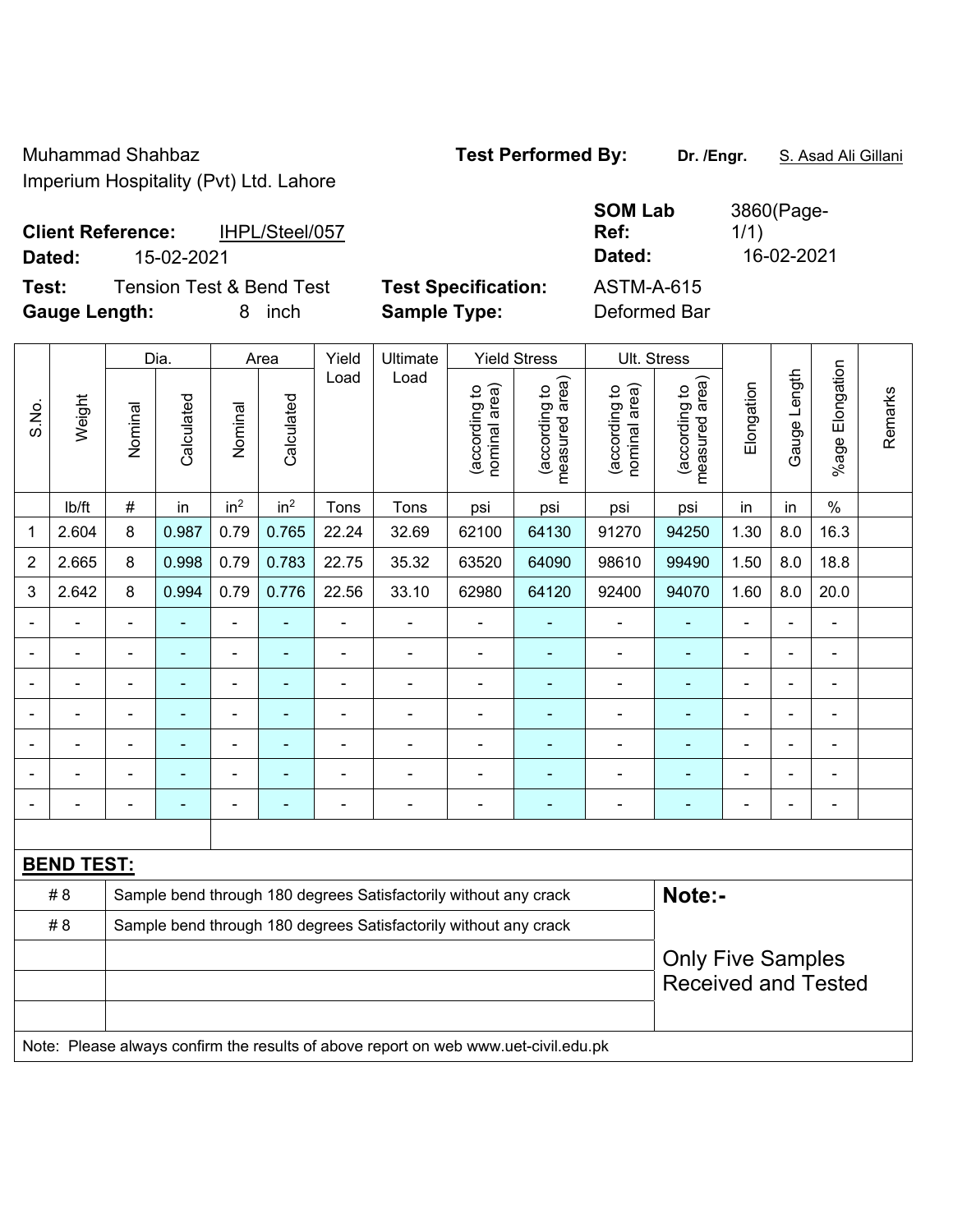Muhammad Shahbaz **Test Performed By:** Dr. /Engr. **S. Asad Ali Gillani** Imperium Hospitality (Pvt) Ltd. Lahore

**Client Reference:** IHPL/Steel/060

**Test:** Tension Test & Bend Test **Test Specification:** ASTM-A-615 **Gauge Length:** 8 inch **Sample Type:** Deformed Bar

**SOM Lab Ref:**  3861(Page-1/1) **Dated:** 15-02-2021 **Dated:** 16-02-2021

|                |                   |                                                                  | Dia.       |                          | Area            | Yield          | Ultimate                                                                            |                                | <b>Yield Stress</b>             |                                | Ult. Stress                     |                              |              |                       |         |
|----------------|-------------------|------------------------------------------------------------------|------------|--------------------------|-----------------|----------------|-------------------------------------------------------------------------------------|--------------------------------|---------------------------------|--------------------------------|---------------------------------|------------------------------|--------------|-----------------------|---------|
| S.No.          | Weight            | Nominal                                                          | Calculated | Nominal                  | Calculated      | Load           | Load                                                                                | nominal area)<br>(according to | (according to<br>measured area) | (according to<br>nominal area) | (according to<br>measured area) | Elongation                   | Gauge Length | Elongation<br>$%$ age | Remarks |
|                | lb/ft             | $\#$                                                             | in         | in <sup>2</sup>          | in <sup>2</sup> | Tons           | Tons                                                                                | psi                            | psi                             | psi                            | psi                             | in                           | in           | $\%$                  |         |
| 1              | 2.634             | 8                                                                | 0.993      | 0.79                     | 0.774           | 22.27          | 32.95                                                                               | 62180                          | 63470                           | 91980                          | 93880                           | 1.50                         | 8.0          | 18.8                  |         |
| $\overline{2}$ | 2.666             | 8                                                                | 0.998      | 0.79                     | 0.783           | 22.75          | 35.34                                                                               | 63520                          | 64090                           | 98660                          | 99550                           | 1.30                         | 8.0          | 16.3                  |         |
| 3              | 2.616             | 8                                                                | 0.990      | 0.79                     | 0.769           | 22.55          | 32.82                                                                               | 62950                          | 64670                           | 91640                          | 94140                           | 1.70                         | 8.0          | 21.3                  |         |
|                |                   |                                                                  |            | -                        | ۰               | $\blacksquare$ | $\overline{a}$                                                                      | $\blacksquare$                 | ÷                               | $\blacksquare$                 | ٠                               | $\blacksquare$               |              | ÷,                    |         |
|                | $\blacksquare$    | $\blacksquare$                                                   | ٠          | $\blacksquare$           | $\blacksquare$  | $\blacksquare$ | $\blacksquare$                                                                      | $\blacksquare$                 | $\blacksquare$                  | $\blacksquare$                 | $\blacksquare$                  | $\blacksquare$               | L.           | ÷,                    |         |
|                | $\blacksquare$    |                                                                  | Ē.         | $\overline{\phantom{0}}$ | ۰               | $\blacksquare$ | $\blacksquare$                                                                      | $\blacksquare$                 | ۰                               | $\blacksquare$                 | ٠                               | $\qquad \qquad \blacksquare$ |              |                       |         |
|                |                   |                                                                  | ÷          | ۰                        |                 | $\blacksquare$ | $\blacksquare$                                                                      | $\blacksquare$                 | $\blacksquare$                  | $\blacksquare$                 | $\blacksquare$                  | $\blacksquare$               |              |                       |         |
|                |                   |                                                                  |            | -                        |                 |                |                                                                                     | -                              |                                 |                                |                                 |                              |              | ÷                     |         |
|                |                   |                                                                  |            | ä,                       |                 |                |                                                                                     | $\blacksquare$                 | ۰                               | $\blacksquare$                 | $\overline{\phantom{0}}$        |                              |              | $\blacksquare$        |         |
|                |                   |                                                                  |            | ä,                       | ۰               | Ē,             | $\blacksquare$                                                                      | $\blacksquare$                 | ۰                               | $\blacksquare$                 | $\blacksquare$                  | $\overline{\phantom{0}}$     |              | ä,                    |         |
|                |                   |                                                                  |            |                          |                 |                |                                                                                     |                                |                                 |                                |                                 |                              |              |                       |         |
|                | <b>BEND TEST:</b> |                                                                  |            |                          |                 |                |                                                                                     |                                |                                 |                                |                                 |                              |              |                       |         |
|                | # 8               |                                                                  |            |                          |                 |                | Sample bend through 180 degrees Satisfactorily without any crack                    |                                |                                 |                                | Note:-                          |                              |              |                       |         |
|                | # 8               | Sample bend through 180 degrees Satisfactorily without any crack |            |                          |                 |                |                                                                                     |                                |                                 |                                |                                 |                              |              |                       |         |
|                |                   |                                                                  |            |                          |                 |                |                                                                                     |                                |                                 |                                | <b>Only Five Samples</b>        |                              |              |                       |         |
|                |                   |                                                                  |            |                          |                 |                |                                                                                     |                                |                                 |                                | <b>Received and Tested</b>      |                              |              |                       |         |
|                |                   |                                                                  |            |                          |                 |                |                                                                                     |                                |                                 |                                |                                 |                              |              |                       |         |
|                |                   |                                                                  |            |                          |                 |                | Note: Please always confirm the results of above report on web www.uet-civil.edu.pk |                                |                                 |                                |                                 |                              |              |                       |         |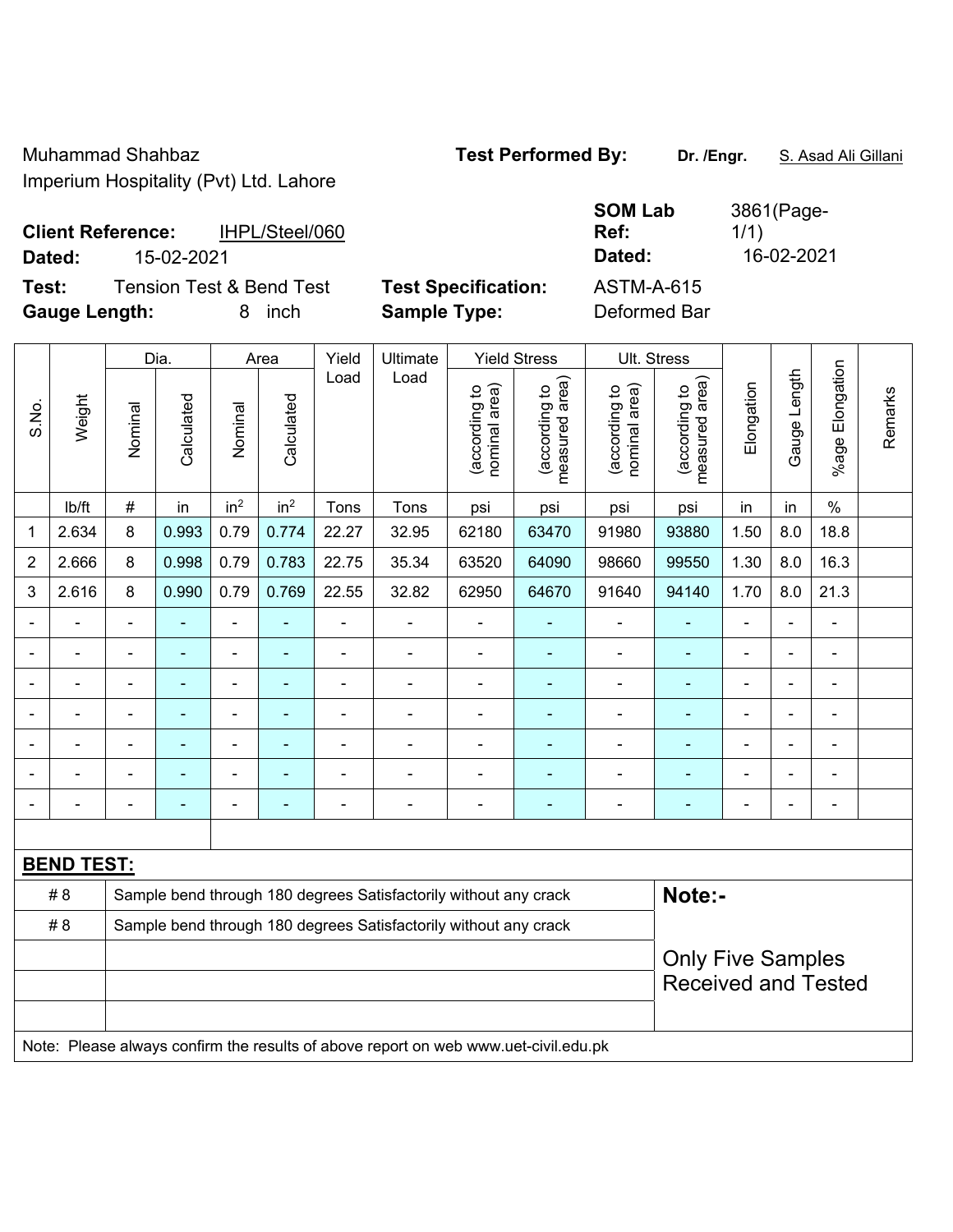Muhammad Shahbaz **Test Performed By: Dr. /Engr.** S. Asad Ali Gillani Imperium Hospitality (Pvt) Ltd. Lahore

|               | <b>SOM Lab</b> | 3862(Page- |
|---------------|----------------|------------|
|               | Ref:           | 1/1)       |
|               | Dated:         | 16-02-2021 |
| <b>ition:</b> | ASTM-A-615     |            |

**Client Reference:** IHPL/Steel/059 **Dated:** 15-02-2021 **Dated:** 16-02-2021

**Test:** Tension Test & Bend Test **Test Specification: Gauge Length:** 8 inch **Sample Type:** Deformed Bar

|                |                   |                         | Dia.                     | Area                     |                          | Yield | Ultimate                                                                            | <b>Yield Stress</b>            |                                             |                                | Ult. Stress                     |                |                |                       |         |
|----------------|-------------------|-------------------------|--------------------------|--------------------------|--------------------------|-------|-------------------------------------------------------------------------------------|--------------------------------|---------------------------------------------|--------------------------------|---------------------------------|----------------|----------------|-----------------------|---------|
| S.No.          | Weight            | Nominal                 | Calculated               | Nominal                  | Calculated               | Load  | Load                                                                                | nominal area)<br>(according to | (according to<br>measured area)<br>measured | nominal area)<br>(according to | measured area)<br>(according to | Elongation     | Gauge Length   | Elongation<br>$%$ age | Remarks |
|                | lb/ft             | $\#$                    | in                       | in <sup>2</sup>          | in <sup>2</sup>          | Tons  | Tons                                                                                | psi                            | psi                                         | psi                            | psi                             | in             | in             | $\%$                  |         |
| 1              | 0.665             | 4                       | 0.498                    | 0.20                     | 0.195                    | 6.39  | 8.72                                                                                | 70480                          | 72290                                       | 96110                          | 98580                           | 1.00           | 8.0            | 12.5                  |         |
| $\overline{2}$ | 0.658             | $\overline{\mathbf{4}}$ | 0.496                    | 0.20                     | 0.193                    | 6.44  | 8.87                                                                                | 71040                          | 73620                                       | 97800                          | 101340                          | 1.20           | 8.0            | 15.0                  |         |
| 3              | 0.668             | $\overline{4}$          | 0.500                    | 0.20                     | 0.196                    | 6.42  | 9.14                                                                                | 70820                          | 72270                                       | 100830                         | 102890                          | 1.20           | 8.0            | 15.0                  |         |
|                |                   |                         |                          |                          |                          |       | $\blacksquare$                                                                      |                                |                                             | ä,                             |                                 |                |                | L.                    |         |
| $\blacksquare$ | $\blacksquare$    | $\blacksquare$          | $\blacksquare$           | $\blacksquare$           | $\blacksquare$           | L,    | $\frac{1}{2}$                                                                       | $\blacksquare$                 | $\blacksquare$                              | $\blacksquare$                 | ٠                               | $\blacksquare$ |                | $\blacksquare$        |         |
| $\blacksquare$ |                   | $\blacksquare$          | $\blacksquare$           | $\blacksquare$           |                          | -     |                                                                                     | $\blacksquare$                 | $\blacksquare$                              | $\qquad \qquad \blacksquare$   | ۰                               | $\blacksquare$ |                | $\blacksquare$        |         |
|                | ٠                 | $\blacksquare$          | $\blacksquare$           | $\blacksquare$           | $\blacksquare$           | ä,    | ÷,                                                                                  | $\blacksquare$                 | $\blacksquare$                              | $\overline{\phantom{a}}$       | Ξ                               | $\blacksquare$ |                | $\blacksquare$        |         |
|                |                   | $\blacksquare$          | $\overline{\phantom{0}}$ | $\overline{a}$           |                          |       | $\blacksquare$                                                                      |                                | $\blacksquare$                              | ä,                             | ۰                               |                | $\blacksquare$ |                       |         |
|                |                   |                         |                          | $\overline{\phantom{0}}$ |                          |       | $\overline{a}$                                                                      | ٠                              |                                             | -                              | ÷                               |                |                | $\blacksquare$        |         |
| $\blacksquare$ |                   | Ē,                      |                          | $\blacksquare$           | $\overline{\phantom{a}}$ |       | $\blacksquare$                                                                      | $\blacksquare$                 | $\overline{a}$                              | -                              | ۰                               | ٠              |                | $\blacksquare$        |         |
|                |                   |                         |                          |                          |                          |       |                                                                                     |                                |                                             |                                |                                 |                |                |                       |         |
|                | <b>BEND TEST:</b> |                         |                          |                          |                          |       |                                                                                     |                                |                                             |                                |                                 |                |                |                       |         |
|                | #4                |                         |                          |                          |                          |       | Sample bend through 180 degrees Satisfactorily without any crack                    |                                |                                             |                                | Note:-                          |                |                |                       |         |
|                | #4                |                         |                          |                          |                          |       | Sample bend through 180 degrees Satisfactorily without any crack                    |                                |                                             |                                |                                 |                |                |                       |         |
|                |                   |                         |                          |                          | <b>Only Five Samples</b> |       |                                                                                     |                                |                                             |                                |                                 |                |                |                       |         |
|                |                   |                         |                          |                          |                          |       |                                                                                     |                                |                                             |                                | <b>Received and Tested</b>      |                |                |                       |         |
|                |                   |                         |                          |                          |                          |       |                                                                                     |                                |                                             |                                |                                 |                |                |                       |         |
|                |                   |                         |                          |                          |                          |       | Note: Please always confirm the results of above report on web www.uet-civil.edu.pk |                                |                                             |                                |                                 |                |                |                       |         |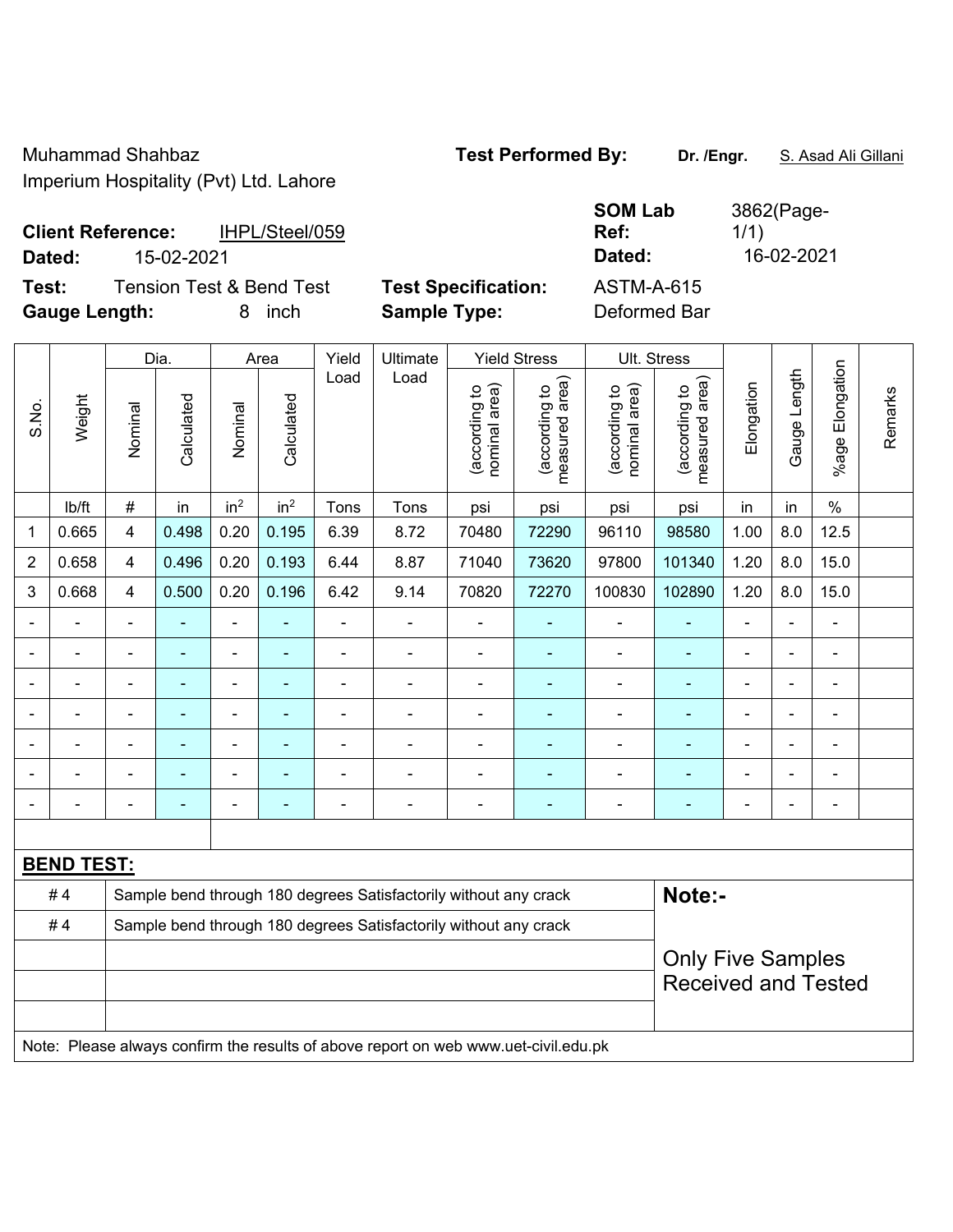Umair Maqsood **Test Performed By:** Dr. /Engr. M. Irfan Ul Hassan Sub Divisional Officer, Building Sub Division, Assembly, Lahore **Client Reference:** 139- **SOM Lab Ref:**  3663(Page-1/1)

**Dated:** 15-02-2021 **Dated:** 16-02-2021

**Test:** Tension Test & Bend Test **Test Specification:** ASTM-A-615 **Gauge Length:** 8 inch **Sample Type:** Deformed Bar

|       |                   |                                                                  | Dia.           |                 | Area                     |                | Ultimate                                                                            |                                | <b>Yield Stress</b>             |                                | Ult. Stress                     |                                |                          |                 |         |
|-------|-------------------|------------------------------------------------------------------|----------------|-----------------|--------------------------|----------------|-------------------------------------------------------------------------------------|--------------------------------|---------------------------------|--------------------------------|---------------------------------|--------------------------------|--------------------------|-----------------|---------|
| S.No. | Weight            | Nominal                                                          | Calculated     | Nominal         | Calculated               | Load           | Load                                                                                | nominal area)<br>(according to | (according to<br>measured area) | nominal area)<br>(according to | measured area)<br>(according to | Elongation                     | Gauge Length             | %age Elongation | Remarks |
|       | Ib/ft             | #                                                                | in             | in <sup>2</sup> | in <sup>2</sup>          | Tons           | Tons                                                                                | psi                            | psi                             | psi                            | psi                             | in                             | $\frac{0}{0}$            |                 |         |
| 1     | 2.674             | 8                                                                | 1.000          | 0.79            | 0.786                    | 25.38          | 35.27                                                                               | 70860                          | 71220                           | 98470                          | 98970                           | 8.0                            | 18.8                     |                 |         |
| 2     | 1.527             | 6                                                                | 0.756          | 0.44            | 0.449                    | 13.46          | 19.64                                                                               | 67450                          | 66100                           | 98460                          | 96490                           | 1.30                           | 8.0                      | 16.3            |         |
| 3     | 0.680             | $\overline{4}$                                                   | 0.505          | 0.20            | 0.200                    | 6.01           | 8.38                                                                                | 66320                          | 66320                           | 92400                          | 92400                           | 16.3                           |                          |                 |         |
|       |                   |                                                                  |                | $\blacksquare$  |                          |                |                                                                                     |                                |                                 |                                |                                 |                                | -                        | ۰               |         |
|       |                   |                                                                  | $\blacksquare$ | $\blacksquare$  | $\blacksquare$           | $\blacksquare$ | $\blacksquare$                                                                      | $\blacksquare$                 | ٠                               |                                | ٠                               |                                | ä,                       | $\blacksquare$  |         |
|       |                   | $\overline{\phantom{0}}$                                         | $\blacksquare$ | $\blacksquare$  | $\overline{\phantom{a}}$ |                | $\blacksquare$                                                                      | $\blacksquare$                 | ٠                               | $\blacksquare$                 | $\blacksquare$                  |                                | $\overline{\phantom{a}}$ |                 |         |
|       |                   | $\overline{\phantom{0}}$                                         | $\blacksquare$ | ÷,              | ä,                       |                | $\blacksquare$                                                                      | $\blacksquare$                 | $\blacksquare$                  | $\overline{\phantom{0}}$       | $\blacksquare$                  | ÷,<br>$\overline{\phantom{a}}$ |                          |                 |         |
|       |                   |                                                                  | $\blacksquare$ | $\blacksquare$  |                          |                |                                                                                     |                                | $\overline{\phantom{0}}$        | $\blacksquare$                 | ä,                              | $\blacksquare$                 |                          |                 |         |
|       |                   |                                                                  |                | ÷,              |                          |                |                                                                                     |                                | $\blacksquare$                  |                                | $\blacksquare$                  |                                |                          | $\blacksquare$  |         |
|       |                   |                                                                  |                |                 |                          |                |                                                                                     |                                |                                 |                                |                                 |                                | $\blacksquare$           | ۰               |         |
|       |                   |                                                                  |                |                 |                          |                |                                                                                     |                                |                                 |                                |                                 |                                |                          |                 |         |
|       | <b>BEND TEST:</b> |                                                                  |                |                 |                          |                |                                                                                     |                                |                                 |                                |                                 |                                |                          |                 |         |
|       | # 8               |                                                                  |                |                 |                          |                | Sample bend through 180 degrees Satisfactorily without any crack                    |                                |                                 |                                | Note:-                          |                                |                          |                 |         |
|       | #6                |                                                                  |                |                 |                          |                | Sample bend through 180 degrees Satisfactorily without any crack                    |                                |                                 |                                |                                 |                                |                          |                 |         |
|       | #4                | Sample bend through 180 degrees Satisfactorily without any crack |                |                 |                          |                |                                                                                     |                                |                                 |                                | <b>Only Six Samples</b>         |                                |                          |                 |         |
|       |                   |                                                                  |                |                 |                          |                |                                                                                     |                                |                                 |                                | <b>Received and Tested</b>      |                                |                          |                 |         |
|       |                   |                                                                  |                |                 |                          |                |                                                                                     |                                |                                 |                                |                                 |                                |                          |                 |         |
|       |                   |                                                                  |                |                 |                          |                | Note: Please always confirm the results of above report on web www.uet-civil.edu.pk |                                |                                 |                                |                                 |                                |                          |                 |         |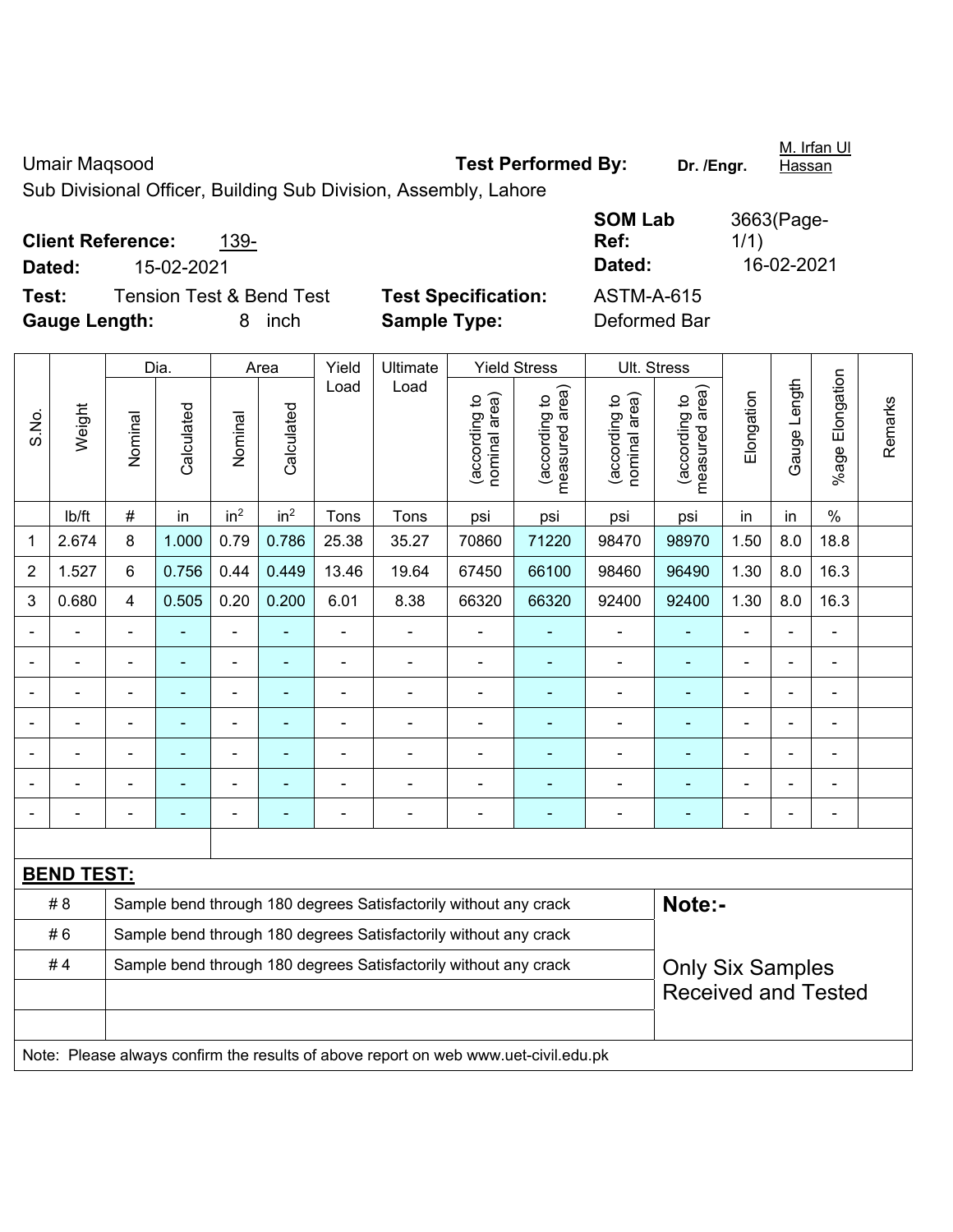Maj Adnan khalid® **Test Performed By: Dr. /Engr.** S. Asad Ali Gillani

Dy Dir MTL, Const of Security Accn, Sector-S, DHA Ph-II, (M/S Hashmi Brothers)

# **Client Reference:** 408/241/E/Lab/32/02

**Dated:** 16-02-2021 **Dated:** 16-02-2021

**Test:** Tension Test & Bend Test **Test Specification:** ASTM-A-615 **Gauge Length:** 8 inch **Sample Type:** Deformed Bar (Model Steel)

| <b>SOM Lab</b> | 3864(Page- |
|----------------|------------|
| Ref:           | 1/1)       |
| Dated:         | 16-02-2021 |

|                          |                   |                | Dia.           |                 | Area            | Yield          | Ultimate<br>Load                                                                    |                                | <b>Yield Stress</b>                         |                                | Ult. Stress                     |                |                |                          |         |
|--------------------------|-------------------|----------------|----------------|-----------------|-----------------|----------------|-------------------------------------------------------------------------------------|--------------------------------|---------------------------------------------|--------------------------------|---------------------------------|----------------|----------------|--------------------------|---------|
| S.No.                    | Weight            | Nominal        | Calculated     | Nominal         | Calculated      | Load           |                                                                                     | nominal area)<br>(according to | (according to<br>measured area)<br>measured | nominal area)<br>(according to | measured area)<br>(according to | Elongation     | Gauge Length   | Elongation<br>$%$ age l  | Remarks |
|                          | lb/ft             | $\#$           | in             | in <sup>2</sup> | in <sup>2</sup> | Tons           | Tons                                                                                | psi                            | psi                                         | psi                            | psi                             | in             | in             | $\%$                     |         |
| 1                        | 1.472             | 6              | 0.743          | 0.44            | 0.433           | 13.20          | 19.72                                                                               | 66170                          | 67240                                       | 98870                          | 100470                          | 8.0            | 15.0           |                          |         |
| $\overline{2}$           | 1.480             | 6              | 0.744          | 0.44            | 0.435           | 13.25          | 19.88                                                                               | 66430                          | 67190                                       | 99640                          | 100780                          | 1.10           | 8.0            | 13.8                     |         |
| 3                        | 0.650             | $\overline{4}$ | 0.493          | 0.20            | 0.191           | 6.52           | 8.46                                                                                | 71940                          | 75330                                       | 93300                          | 97700                           | 1.20           | 8.0            | 15.0                     |         |
| 4                        | 0.650             | $\overline{4}$ | 0.493          | 0.20            | 0.191           | 6.01           | 8.51                                                                                | 66320                          | 69450                                       | 93860                          | 98290                           | 1.10           | 8.0            | 13.8                     |         |
|                          | ÷                 | L,             |                | ÷,              |                 | $\overline{a}$ | ÷,                                                                                  | L,                             | ÷                                           | $\blacksquare$                 | ä,                              | ÷,             |                |                          |         |
|                          | ÷.                | $\blacksquare$ | $\blacksquare$ | ÷,              | ä,              | $\blacksquare$ | ä,                                                                                  | $\blacksquare$                 | $\blacksquare$                              | $\blacksquare$                 | ÷,                              | $\blacksquare$ |                |                          |         |
|                          | -                 |                | ۰              | ÷               | ٠               | ä,             | $\blacksquare$                                                                      | $\blacksquare$                 | $\blacksquare$                              | $\blacksquare$                 | -                               | ä,             | $\blacksquare$ |                          |         |
|                          |                   |                |                | Ē,              |                 |                |                                                                                     |                                | ۰                                           |                                |                                 |                |                |                          |         |
|                          |                   |                |                | Ē,              |                 |                | ÷                                                                                   |                                |                                             |                                | -                               |                |                |                          |         |
| $\overline{\phantom{0}}$ |                   | $\blacksquare$ |                | $\overline{a}$  | ٠               | ÷              | $\overline{a}$                                                                      | $\qquad \qquad \blacksquare$   | ۰                                           | $\blacksquare$                 | -                               | $\blacksquare$ | ÷,             | $\overline{\phantom{0}}$ |         |
|                          |                   |                |                |                 |                 |                |                                                                                     |                                |                                             |                                |                                 |                |                |                          |         |
|                          | <b>BEND TEST:</b> |                |                |                 |                 |                |                                                                                     |                                |                                             |                                |                                 |                |                |                          |         |
|                          | #6                |                |                |                 |                 |                | Sample bend through 180 degrees Satisfactorily without any crack                    |                                |                                             |                                | Note:-                          |                |                |                          |         |
|                          | #4                |                |                |                 |                 |                | Sample bend through 180 degrees Satisfactorily without any crack                    |                                |                                             |                                |                                 |                |                |                          |         |
|                          |                   |                |                |                 |                 |                |                                                                                     |                                |                                             |                                | <b>Only Six Samples</b>         |                |                |                          |         |
|                          |                   |                |                |                 |                 |                |                                                                                     |                                |                                             |                                | <b>Received and Tested</b>      |                |                |                          |         |
|                          |                   |                |                |                 |                 |                |                                                                                     |                                |                                             |                                |                                 |                |                |                          |         |
|                          |                   |                |                |                 |                 |                | Note: Please always confirm the results of above report on web www.uet-civil.edu.pk |                                |                                             |                                |                                 |                |                |                          |         |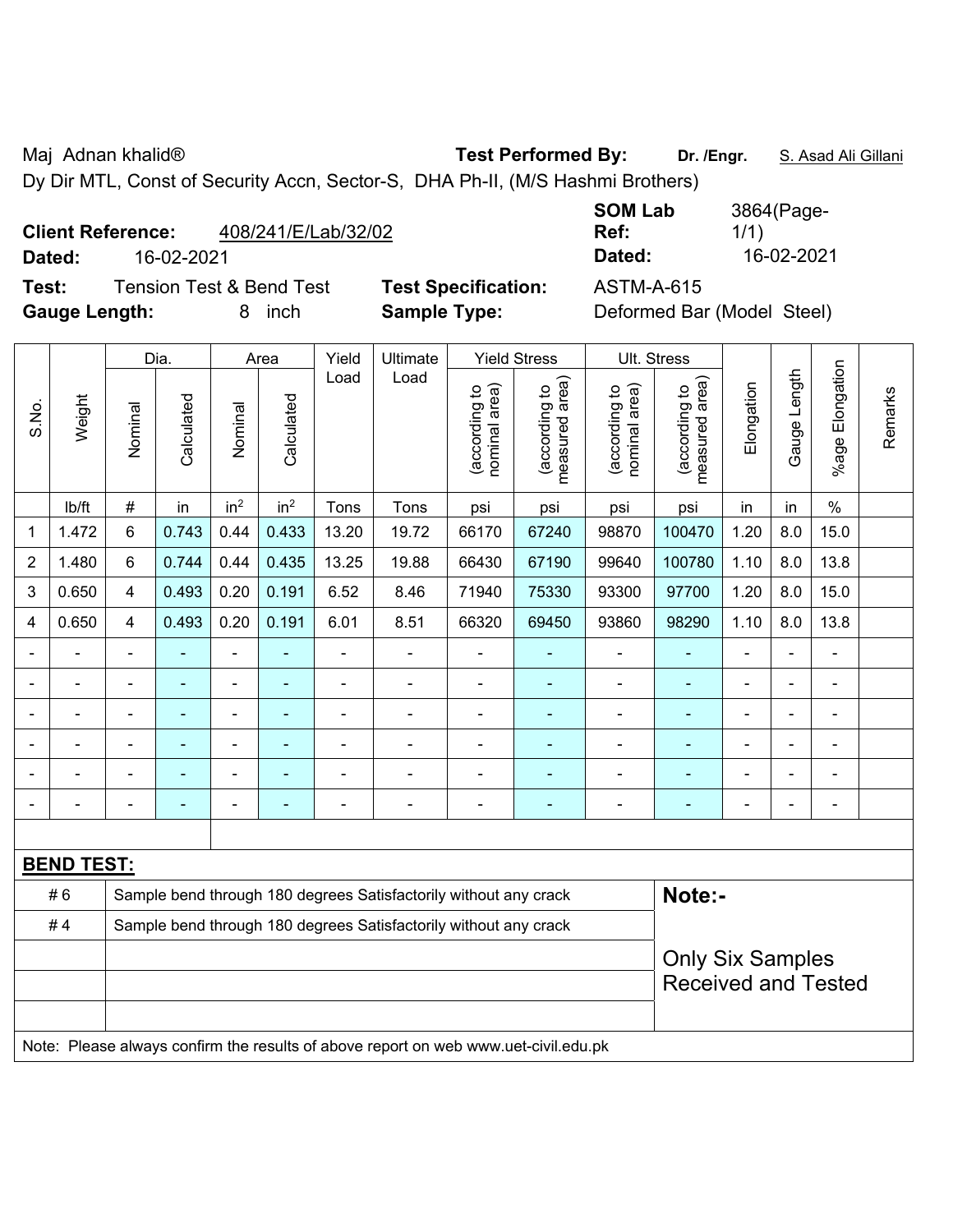Rana Construction Company **Test Performed By:** Dr. /Engr. **S. Asad Ali Gillani** 

Project: Softtech (Pvt) Ltd. 131-IA Block M, Qaid-e-Azam i-E, Lahore

| <b>Client Reference:</b><br>nil              | <b>SOM Lab</b><br>Ref:                          | 3865(Page-<br>1/1) |
|----------------------------------------------|-------------------------------------------------|--------------------|
| 16-02-2021<br>Dated:                         | Dated:                                          | 16-02-2021         |
| <b>Tension Test &amp; Bend Test</b><br>Test: | <b>Test Specification:</b><br><b>ASTM-A-615</b> |                    |
| <b>Gauge Length:</b><br>inch                 | <b>Sample Type:</b><br>Deformed Bar             |                    |

|                |                   |                                                                                                   | Dia.       |                 | Area                     | Yield          | Ultimate<br>Load                                                                    |                                | <b>Yield Stress</b>                |                                | Ult. Stress                     |            |              |                       |         |
|----------------|-------------------|---------------------------------------------------------------------------------------------------|------------|-----------------|--------------------------|----------------|-------------------------------------------------------------------------------------|--------------------------------|------------------------------------|--------------------------------|---------------------------------|------------|--------------|-----------------------|---------|
| S.No.          | Weight            | Nominal                                                                                           | Calculated | Nominal         | Calculated               | Load           |                                                                                     | nominal area)<br>(according to | area)<br>(according to<br>measured | nominal area)<br>(according to | (according to<br>measured area) | Elongation | Gauge Length | Elongation<br>$%$ age | Remarks |
|                | lb/ft             | $\#$                                                                                              | in         | in <sup>2</sup> | in <sup>2</sup>          | Tons           | Tons                                                                                | psi                            | psi                                | psi                            | psi                             | in         | in           | $\%$                  |         |
| 1              | 2.612             | 8                                                                                                 | 0.989      | 0.79            | 0.768                    | 22.45          | 35.27                                                                               | 62670                          | 64460                              | 98470                          | 101290                          | 8.0        | 15.0         |                       |         |
| 2              | 1.544             | 6                                                                                                 | 0.760      | 0.44            | 0.454                    | 13.78          | 20.74                                                                               | 69080                          | 66950                              | 103980                         | 100770                          | 1.20       | 8.0          | 15.0                  |         |
| 3              | 1.051             | 0.627<br>5<br>0.31<br>0.309<br>9.70<br>14.53<br>69040<br>69270<br>103340<br>103680<br>1.30<br>8.0 |            |                 |                          |                |                                                                                     |                                |                                    |                                |                                 |            | 16.3         |                       |         |
| $\overline{4}$ | 0.672             | $\overline{4}$                                                                                    | 0.501      | 0.20            | 0.197                    | 5.52           | 8.43                                                                                | 60930                          | 61860                              | 92960                          | 94380                           | 1.30       | 8.0          | 16.3                  |         |
|                |                   |                                                                                                   |            | ÷,              |                          | $\blacksquare$ | $\blacksquare$                                                                      | $\blacksquare$                 |                                    | $\blacksquare$                 | ÷                               |            |              | ä,                    |         |
|                |                   |                                                                                                   | ÷          | ÷,              | ٠                        | ä,             | $\blacksquare$                                                                      | $\blacksquare$                 | $\blacksquare$                     | $\blacksquare$                 | $\blacksquare$                  |            |              | $\blacksquare$        |         |
|                |                   |                                                                                                   |            | ÷               |                          | ä,             | $\blacksquare$                                                                      | $\blacksquare$                 | ٠                                  | $\blacksquare$                 | $\overline{\phantom{a}}$        |            |              |                       |         |
|                |                   |                                                                                                   |            | ÷               |                          | $\blacksquare$ |                                                                                     |                                |                                    | L                              |                                 |            |              |                       |         |
|                |                   |                                                                                                   |            | $\overline{a}$  |                          |                | $\blacksquare$                                                                      | $\blacksquare$                 |                                    | $\overline{a}$                 |                                 |            |              |                       |         |
|                |                   |                                                                                                   |            | -               | $\overline{\phantom{0}}$ | -              | $\blacksquare$                                                                      | $\blacksquare$                 |                                    | $\blacksquare$                 | ÷                               |            |              | $\blacksquare$        |         |
|                |                   |                                                                                                   |            |                 |                          |                |                                                                                     |                                |                                    |                                |                                 |            |              |                       |         |
|                | <b>BEND TEST:</b> |                                                                                                   |            |                 |                          |                |                                                                                     |                                |                                    |                                |                                 |            |              |                       |         |
|                | # 8               |                                                                                                   |            |                 |                          |                | Sample bend through 180 degrees Satisfactorily without any crack                    |                                |                                    |                                | Note:-                          |            |              |                       |         |
|                | #6                |                                                                                                   |            |                 |                          |                | Sample bend through 180 degrees Satisfactorily without any crack                    |                                |                                    |                                |                                 |            |              |                       |         |
|                | # 5               | Sample bend through 180 degrees Satisfactorily without any crack<br><b>Only Eight Samples</b>     |            |                 |                          |                |                                                                                     |                                |                                    |                                |                                 |            |              |                       |         |
|                | #4                |                                                                                                   |            |                 |                          |                | Sample bend through 180 degrees Satisfactorily without any crack                    |                                |                                    |                                | <b>Received and Tested</b>      |            |              |                       |         |
|                |                   |                                                                                                   |            |                 |                          |                |                                                                                     |                                |                                    |                                |                                 |            |              |                       |         |
|                |                   |                                                                                                   |            |                 |                          |                | Note: Please always confirm the results of above report on web www.uet-civil.edu.pk |                                |                                    |                                |                                 |            |              |                       |         |